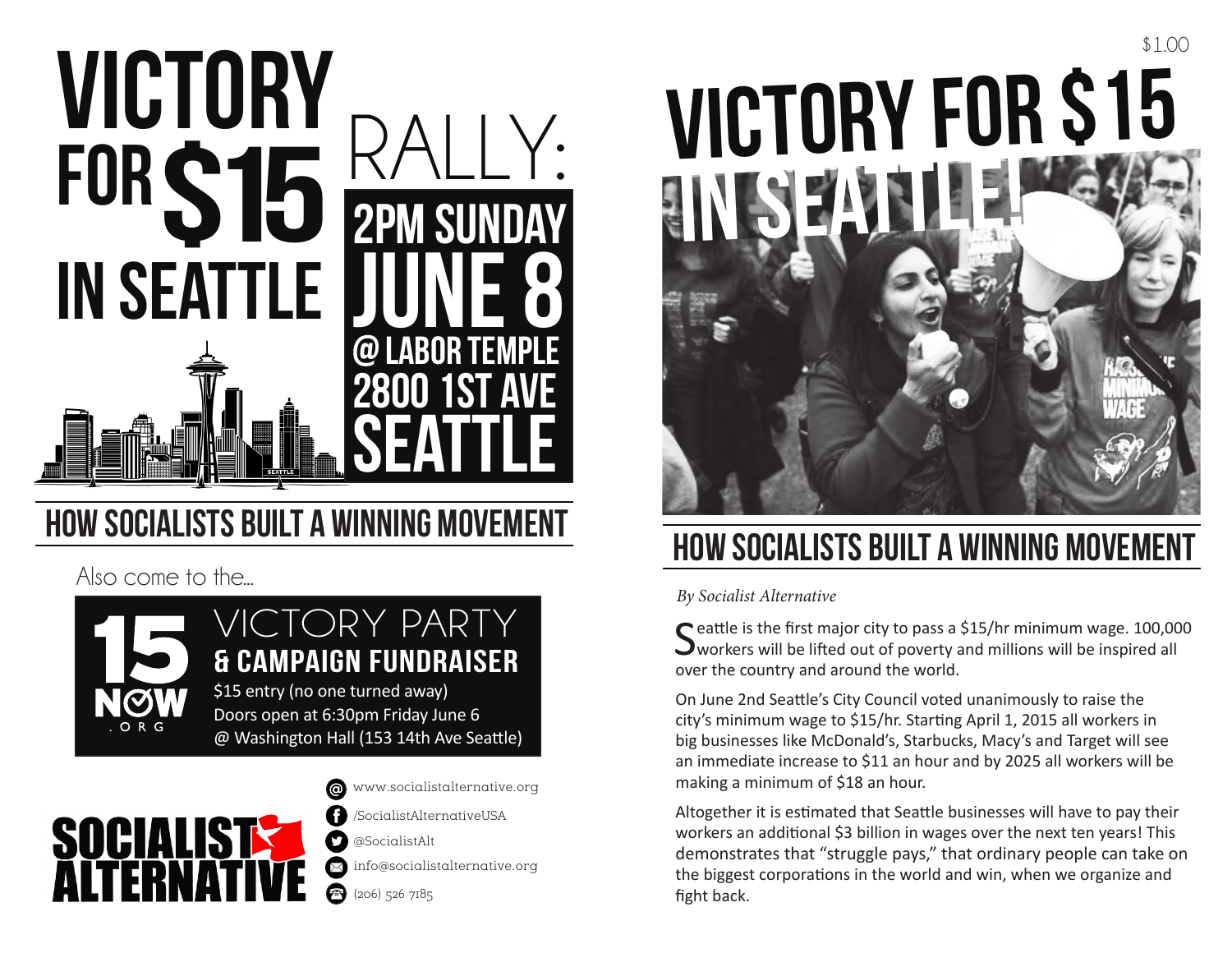Now is your chance to be part of this struggle. Help us build the socialist movement as the backbone for rebuilding the labor movement and creating a new mass party of and for the 99%. Join Socialist Alternative!

### A Socialist ELECTED TO CITY COUNCIL

The movement of fast food workers, inspired by Occupy, put \$15 on the agenda across the country. This received a boost in Seattle when the labor movement successfully won a \$15 ballot initiative last November in SeaTac, a small town outside Seattle. But it was the election of Socialist Alternative candidate Kshama Sawant last fall that was decisive in creating an unstoppable political momentum for \$15 in Seattle. Sawant ran on a bold platform of \$15, creating a major debate throughout Seattle, and won with almost 100,000 votes in November 2013.

"Sawant's ascendancy has shown that being a socialist is no longer a liability in running for public office. More importantly, the \$15-anhour campaign has nurtured a model of grassroots democracy that challenges the corporate-controlled political process. Observers expect the bill to pass by the end of May. If it passes, the win though imperfect — will validate Socialist Alternative's approach, swell its ranks and crack open more space for socialist politics in the United States." *-Arun Gupta on Al Jazeera America, "Learning from a Socialist in Seattle," May 21, 2014*

Just as important as winning the election was how Sawant and her party, Socialist Alternative, used the platform of her city council seat. Unlike the typical establishment politicians, Sawant used her position as a city councilmember and the big media spotlight on her to build a powerful movement from below.

Shortly after the November election Sawant and Socialist Alternative launched the campaign 15 Now to keep the pressure high. 15 Now set up 11 action groups in neighborhoods across the city mobilizing in the streets and at public forums. Critically, through the Action Groups and democratic conferences 15 Now offered activists the opportunity to have ownership over the fight for \$15.

Through her public position Kshama Sawant was able to counter the propaganda in the corporate media and expose big businesses attempts to water down \$15 and hide behind the concerns of small business.



Socialist Alternative is the organization that spearheaded the campaign to elect Kshama Sawant to Seattle City Council, the first independent socialist elected in a major U.S. city in decades. We are a national organization fighting in our workplaces, communities, and campuses against the exploitation and injustices people face every day. We are community activists fighting against budget cuts in public services; we are activists campaigning for a \$15/hour minimum wage and fighting, democratic unions; we are people of all colors speaking out against racism and attacks on immigrants, students organizing against tuition hikes and war, women and men fighting sexism and homophobia.

We believe the Republicans and Democrats are both parties of big business, and we are campaigning to build an independent, alternative party of workers and young people to fight for the interests of the millions, not the millionaires.

We see the global capitalist system as the root cause of the economic crisis, poverty, discrimination, war, and environmental destruction. As capitalism moves deeper into crisis, a new generation of workers and youth must join together to take the top 500 corporations into public ownership under democratic control to end the ruling elites' global competition for profits and power.

We believe the dictatorships that existed in the Soviet Union and Eastern Europe were perversions of what socialism is really about. We are for democratic socialism where ordinary people will have control over our daily lives.

Socialist Alternative is also in political solidarity with the Committee for a Workers' International, a worldwide socialist organization in 47 countries, on every continent. Join us!

### GO TO WWW.SOCIALISTALTERNATIVE.ORG TO GET INVOLV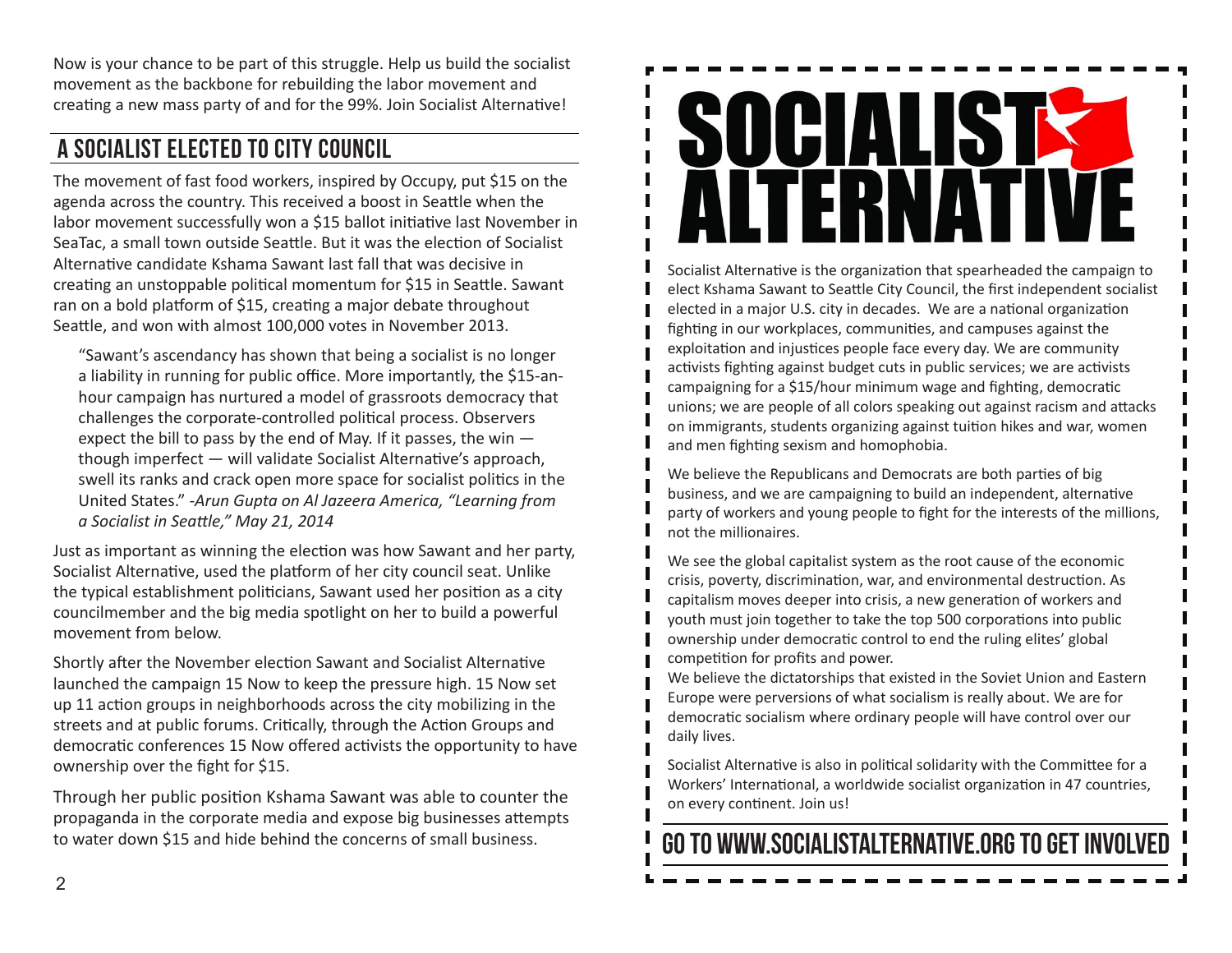fast food strikes have played an important role in drawing attention to the issue of poverty wages, but the movement could be much stronger if the unions ended their reliance on the Democratic Party and looked to mobilize the full power of working people through building democratic mass movements.

Over the last three decades, labor's strategy of trying to appease big business to get some concessions only increased the demands of Corporate America. It's time to drop this futile effort.

And we must remember that no reform is guaranteed under capitalism. Big business could challenge what's won in Seattle with a referendum or other means so our movement must be prepared to mobilize and defend what we've won.

### JOIN THE SOCIALISTS

"In the end", wrote Arun Ivatury and Rebecca Smith for CNN.com, "the outcome in Seattle demonstrates what history has proved time and time again: When workers are well-organized and there is broad support for higher wages, even businesses that resist the idea are ultimately forced to pay more." (5/15/2014)

Socialist Alternative supports every possible reform that can be won in a capitalist system. The fight for 15 has shown that when we organize we can win. Now is the time to build 15 Now across the country. To find or start a 15 Now chapter in your area go to www.15Now.org.

But this fight has also shown that under a system based on profits, big business will always fight tooth and nail to defend their wealth and power. Capitalism is by its nature grossly unequal. The fight for better wages, education, healthcare, housing, environment and social justice in general must also be a struggle for the socialist transformation of society, based on genuine equality and human need.

The task is great, but the time is right. Join Socialist Alternative today! Go to www.SocialistAlternative.org to sign-up to get involved and/or donate.



Against the claims of some that electoral politics only serves to co-opts movement, we showed how elected office can be used to build and strengthen them. Socialist Alternative together with 15 Now and labor built enough pressure from below to force big business into conceding \$15, an historic achievement.

#### Independent Party Needed to Represent Workers and YOUNG PEOPLE

It was the movement of working people and socialists that brought \$15 to the table, but it was the Democratic Party who brought big business to the table to water it down.

Initially all the Democratic Party politicians in Seattle opposed the demand for \$15. But given the huge public support that was developing the two Democrats running for Mayor both came out in favor of \$15 in September 2013. After winning the November election, Mayor Ed Murray said he supported \$15 but wanted to do it in a way "that would work for business too."

Murray set up an Advisory Committee of business and labor leaders (but mainly business) to negotiate a compromise. The business and political establishments recognized that there was no stopping \$15, but they used the process to insert a number of corporate loopholes like a delayed phase-in over many years. Business also fought until the final days of the city council process to water the bill down further. At